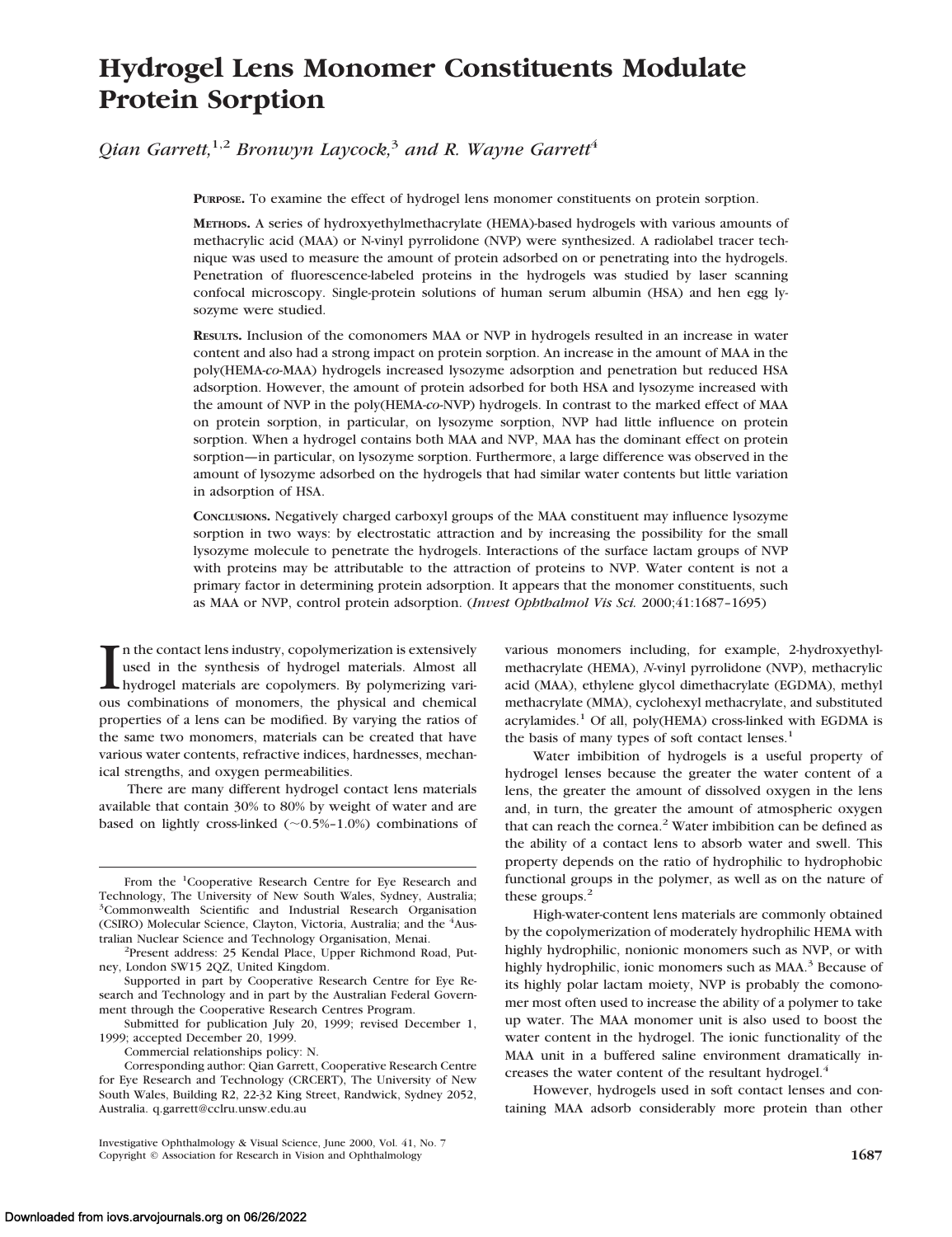gels<sup>5-8</sup> and, moreover, selectively adsorb proteins such as lysozyme. Furthermore, vifilcon A (a terpolymer of HEMA, MAA, and NVP) shows a higher affinity for HSA than hydrogels without NVP.<sup>9</sup> Therefore, the question of how different comonomer constituents that are used to boost the water content of HEMA-based hydrogels affect the ability of such hydrogels to absorb different proteins was investigated in this study. The results should provide a better understanding of protein deposit formation and assist in development of depositminimized hydrogel contact lens materials.

# **MATERIALS AND METHODS**

#### **Materials**

HEMA, NVP, and MAA were purchased from Sigma (Sydney, Australia). EGDMA was purchased from Aldrich (Sydney, Australia), and the UV initiator Darocur 1173 (2-hydroxy-2-methylpropiophenone) was the product of Ciba–Geigy (Basel, Switzerland). Flat molds made of polypropylene (0.5 mm thick and 2 cm in diameter) were used for casting hydrogel discs. HSA and hen egg lysozyme were obtained from Sigma.

## **Chemical Purification**

HEMA was passed down a column of inhibitor-remover packing material (for removing hydroquinone and hydroquinone methyl ether, obtained from Aldrich) and then fractionally distilled under vacuum. After the first 10% was discarded, the fraction boiling at 132°C to 133°C/20 mm Hg was collected. Likewise, MAA was passed through an inhibitor–remover column, then fractionally distilled at 175°C/20 mm Hg. NVP was also fractionally distilled at 62°C/2 mm Hg.

#### **Polymerization of Poly(HEMA)-Based Hydrogels**

HEMA with a fixed weight percentage of EGDMA as a crosslinker was polymerized with Darocur 1173 as a UV initiator. Varying amounts of MAA and NVP were added as comonomers to increase the final water content of the swollen hydrogel. The standard formulations for the 10 hydrogels used in this study are shown in Table 1.

Monomers were first mixed according to the ratios in Table 1, before the UV initiator Darocur 1173 was finally

**TABLE 1.** Formulation in Parts by Weight for Making Poly(HEMA)-Based Hydrogels

| <b>Hydrogel</b>               | <b>HEMA</b> | <b>MAA</b> | <b>NVP</b> |
|-------------------------------|-------------|------------|------------|
| Poly(HEMA)                    | $99.5*$     |            |            |
| Poly(HEMA, 1% MAA)            | 98.5        |            |            |
| Poly(HEMA, 3% MAA)            | 96.5        | 3          |            |
| Poly(HEMA, 5% MAA)            | 94.5        | 5          |            |
| Poly(HEMA, 10% NVP)           | 89.5        |            | 10         |
| Poly(HEMA, 15% NVP)           | 84.5        |            | 15         |
| Poly(HEMA, 25% NVP)           | 74.5        |            | 25         |
| Poly(HEMA, 0.5% MAA, 5% NVP)  | 94          | 0.5        | 5          |
| Poly(HEMA, 1.5% MAA, 8% NVP)  | 90          | 1.5        | 8          |
| Poly(HEMA, 2.5% MAA, 12% NVP) | 85          | 2.5        | 12         |

All the hydrogels were prepared with 0.5% EGDMA. 0.5% UV initiator Darocur 1173 was added to the total monomers and crosslinking mixtures before the polymerization.

\* *Parts by weight* are a percentage of total weight of monomer mix, excluding Darocur 1173 initiator.

added. The mixtures were gently stirred for approximately 20 minutes. Nitrogen gas was purged through the mixture for 1 minute to remove any dissolved oxygen. The formulation was then cast into flat molds that were clamped shut using a stainless steel clamp assembly designed to hold 10 flat molds at a time. The clamp assembly was sealed into a plastic bag under nitrogen, and the mixtures were cured for 3 hours at 365 nm using lamps of  $1.22$  mW/cm<sup>2</sup>.

After polymerization was complete, the hydrogel discs were carefully removed from the molds after soaking in MilliQ water (Millipore, Bedford, MA) overnight. The hydrogels were extracted by soaking in ethanol at 37°C overnight, which was exchanged for a 20% ethanol and 80% water mixture for soaking at 37°C overnight and then for MilliQ water to remove any unpolymerized monomers. After extraction, the hydrogel discs were vacuum dried in an oven (37°C) overnight and cooled to room temperature in a desiccator. The dry weight of each hydrogel was measured.

The wet weight and dimensions of the hydrogel discs were determined after soaking hydrogel samples in MilliQ water for 2 weeks. The water on the surface of the hydrogel discs was carefully removed by blotting with lens-cleaning tissue (Olympus, Tokyo, Japan) just before measurements. The equilibrium water content in MilliQ water was determined by the ratio of the weight of water in the hydrogel to the total weight of the hydrogel at hydration equilibrium. The swollen diameters and thicknesses were also measured.

#### **Protein Adsorption and Desorption**

The procedures for radioiodination of protein and purification of radioiodinated protein have been described previously.9 Adsorption experiments were performed by soaking a hydrogel disc in the single protein solution of HSA or lysozyme for 24 hours at 34°C, the typical surface temperature of a human eye. The concentration of protein solution in phosphate-buffered saline (PBS, pH 7.4) for adsorption was 1 mg/ml. After adsorption, the hydrogel discs were placed gently into PBS for 10 seconds to remove excess solution adhering to the hydrogel discs followed by further static rinsing (without agitation) in 40 ml PBS for 24 hours at room temperature. The radioactivity of the protein remaining on or in the hydrogels was measured. A gamma counter (Cobra II Auto-Gamma Counter; Packard Instruments, Meriden, CT) was used to read the radioactivity of the samples. Samples were measured in triplets.

#### **Laser Scanning Confocal Microscopy**

Fluorescein isothiocyanate (FITC) labeling of protein was described previously.<sup>9,10</sup> The adsorption of FITC-labeled HSA (FITC-HSA) or FITC-labeled lysozyme (FITC-lys) to hydrogel discs was performed at 34°C in polypropylene tubes. A small flat sector cut from the hydrogel discs of each type was soaked in 500  $\mu$ l FITC-labeled protein solution for 24 hours. The concentration of the FITC-labeled protein solution for adsorption was 1 mg/ml. After adsorption, each sample was initially rinsed in PBS for 10 seconds followed by 24 hours of static rinsing at room temperature.

The FITC-labeled, protein-absorbed hydrogel sections were mounted on microscopy slides by using an excess of PBS solution containing 50% glycerol. Coverslips were carefully placed on the hydrogel sections without entrapping any air bubbles, and the section was sealed with nail polish. The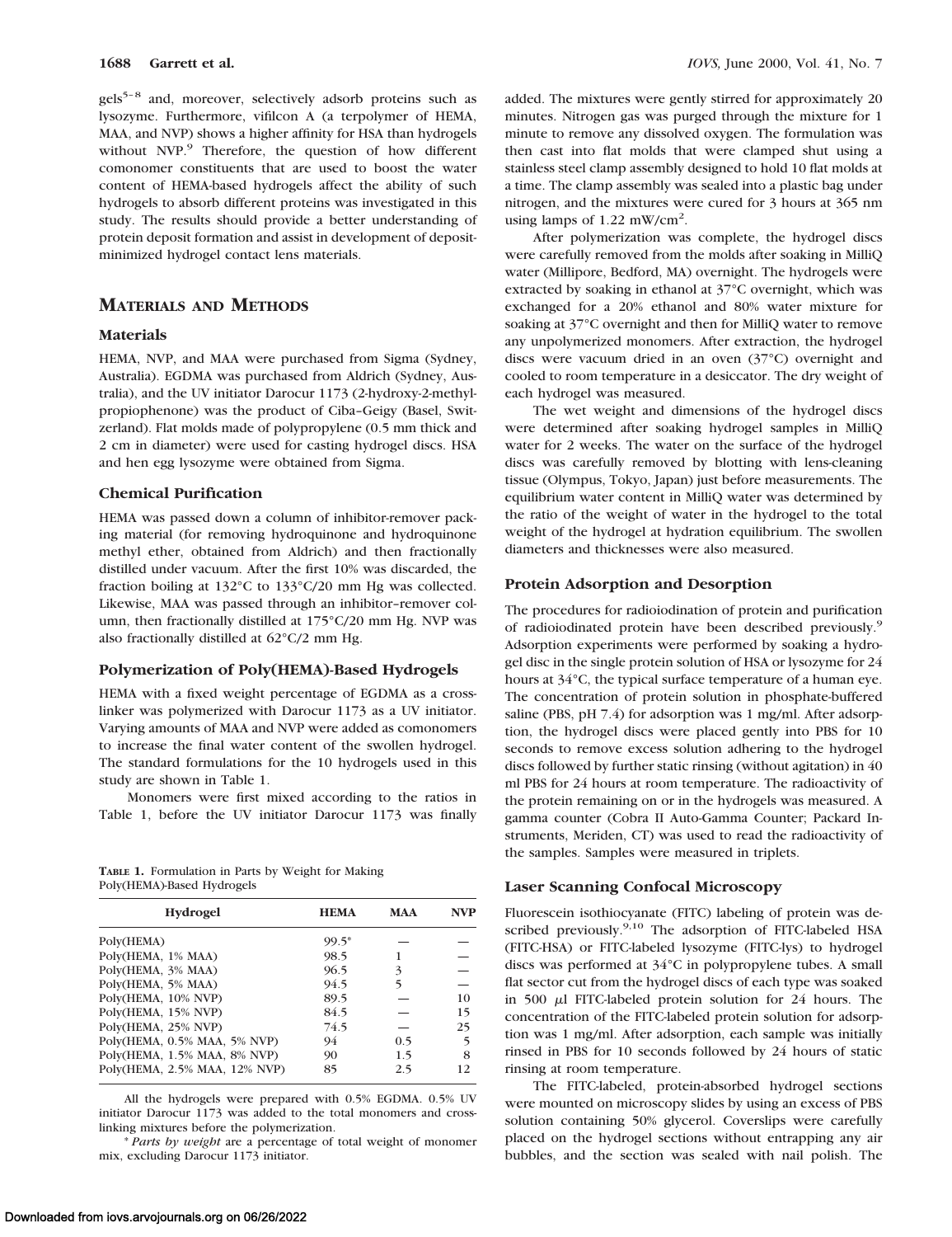**TABLE 2.** Water Content and Swelling of the Poly(HEMA)-Based Hydrogels Equilibrated in PBS (pH 7.4)

| <b>Hydrogel</b>               | <b>Water Content</b> | Diameter (Swelling) | <b>Thickness (Swelling)</b> |
|-------------------------------|----------------------|---------------------|-----------------------------|
| Poly(HEMA)                    | $30.2 \pm 1.6$       | $32.4 \pm 1.6$      | $44.4 \pm 27$               |
| Poly(HEMA, 1% MAA)            | $37.8 \pm 2.9$       | $32.9 \pm 2.0$      | $50.0 \pm 25$               |
| Poly(HEMA, 3% MAA)            | $59.7 \pm 1.8$       | $39.8 \pm 4.0$      | $54.5 \pm 26$               |
| Poly(HEMA, 5% MAA)            | $62.8 \pm 2.0$       | $41.5 \pm 3.7$      | $61.5 \pm 27$               |
| Poly(HEMA, 10% NVP)           | $34.5 \pm 1.6$       | $32.9 \pm 1.7$      | $44.4 \pm 27$               |
| Poly(HEMA, 15% NVP)           | $38.3 \pm 2.0$       | $32.9 \pm 1.6$      | $50.0 \pm 25$               |
| Poly(HEMA, 25% NVP)           | $43.9 \pm 3.1$       | $33.8 \pm 1.6$      | $58.3 \pm 26$               |
| Poly(HEMA, 0.5% MAA, 5% NVP)  | $37.2 \pm 2.1$       | $32.9 \pm 1.6$      | $37.5 \pm 26$               |
| Poly(HEMA, 1.5% MAA, 8% NVP)  | $50.2 \pm 3.5$       | $35.5 \pm 2.4$      | $44.4 \pm 27$               |
| Poly(HEMA, 2.5% MAA, 12% NVP) | $57.1 \pm 2.5$       | $38.3 \pm 2.3$      | $50.0 \pm 25$               |

All values are the average percentage  $\pm$  SD of triplicate samples.

hydrogel sections were examined with a laser scanning confocal microscope (LSM-GB 200, with a piezoelectric *z*-stage with a resolution of  $\sim$ 0.3  $\mu$ m; Olympus) using a  $\times$ 40 objective (numeric aperture, 0.95; S-Plan Apo; Olympus). After a satisfactory observation zone was located in the hydrogel, fast scanning in the *x–z* plane was performed to locate the hydrogel surface.  $X-y$  scans were then made from the hydrogel surface down to a 100- $\mu$ m depth in the *z* direction. Each image (1024  $\times$  768 pixels) representing 160  $\times$  80  $\mu$ m was saved to disc. The average intensity of each image was measured on an 8-bit scale using application software for the laser scanning confocal microscope (Olympus). Images were captured every 0.1  $\mu$ m from the surface to a depth of 100  $\mu$ m. These average intensities, after correction for the background intensity and sharpness of the confocal images, were plotted as a function of depth to obtain the profile of protein penetration in hydrogels. Non-FITC–labeled protein absorbed in a hydrogel was used for the background intensity.

## **RESULTS AND DISCUSSION**

# **Effect of MAA**

Methacrylic acid (MAA) is one of the most often used, highly hydrophilic ionic monomers in the manufacture of soft contact lenses for increasing hydrogel water content. For example, of the contact lenses previously studied, etafilcon A and vifilcon A, contain MAA, whereas tefilcon lenses contain minute traces of MAA.8,9 MAA is also a contaminant in most HEMA preparations and, similar to EGDMA, is almost always present in small amounts, even in a monomer purified by vacuum distillation.<sup>11</sup> In neutral or basic environments, MAA can dissociate into methacrylate and hydrogen ions.<sup>3</sup> Thus, in isotonic buffered saline solutions, the MAA residues in the poly(HEMA*-co-*MAA) hydrogels are negatively charged, as was determined in etafilcon A lenses, which consist mainly of HEMA and MAA.<sup>9</sup>

The presence of negatively charged groups had a great impact on hydrogel swelling as well as on protein sorption. The effect of MAA on the swelling of poly(HEMA)-based hydrogels is shown in Table 2, which shows that MAA dramatically increased the water content and swollen dimensions of the resultant hydrogels. Furthermore, MAA had a great impact on protein adsorption and penetration, as shown in Figures 1 through 4.

When protein is assumed to adsorb on the hydrogel surface, Figure 1 shows that HSA was adsorbed less by hydrogels with more MAA content, whereas the amount of lysozyme

adsorption increased with increasing MAA content. The amount of HSA adsorbed was at submonolayer levels (i.e.,  $<$ 300–345 ng/cm<sup>2</sup>),<sup>9</sup> whereas lysozyme adsorbed to a far greater extent than its calculated maximum amount for monolayer coverage  $(207-310 \text{ ng/cm}^2)^8$  for each copolymer of HEMA and MAA.

When bulk absorption of protein into the poly(HEMA*-co-*MAA) hydrogel matrices was assumed, the apparent concentration of HSA in the water phase of the poly(HEMA*-co-*MAA)



**FIGURE 1.** Apparent surface concentration (in nanograms per square centimeter) of protein HSA (**A**) and lysozyme (**B**) remaining on poly- (HEMA*-co-*MAA) hydrogels as a function of the percentage of MAA in hydrogels. *Error bars*: SD  $(n = 3)$ .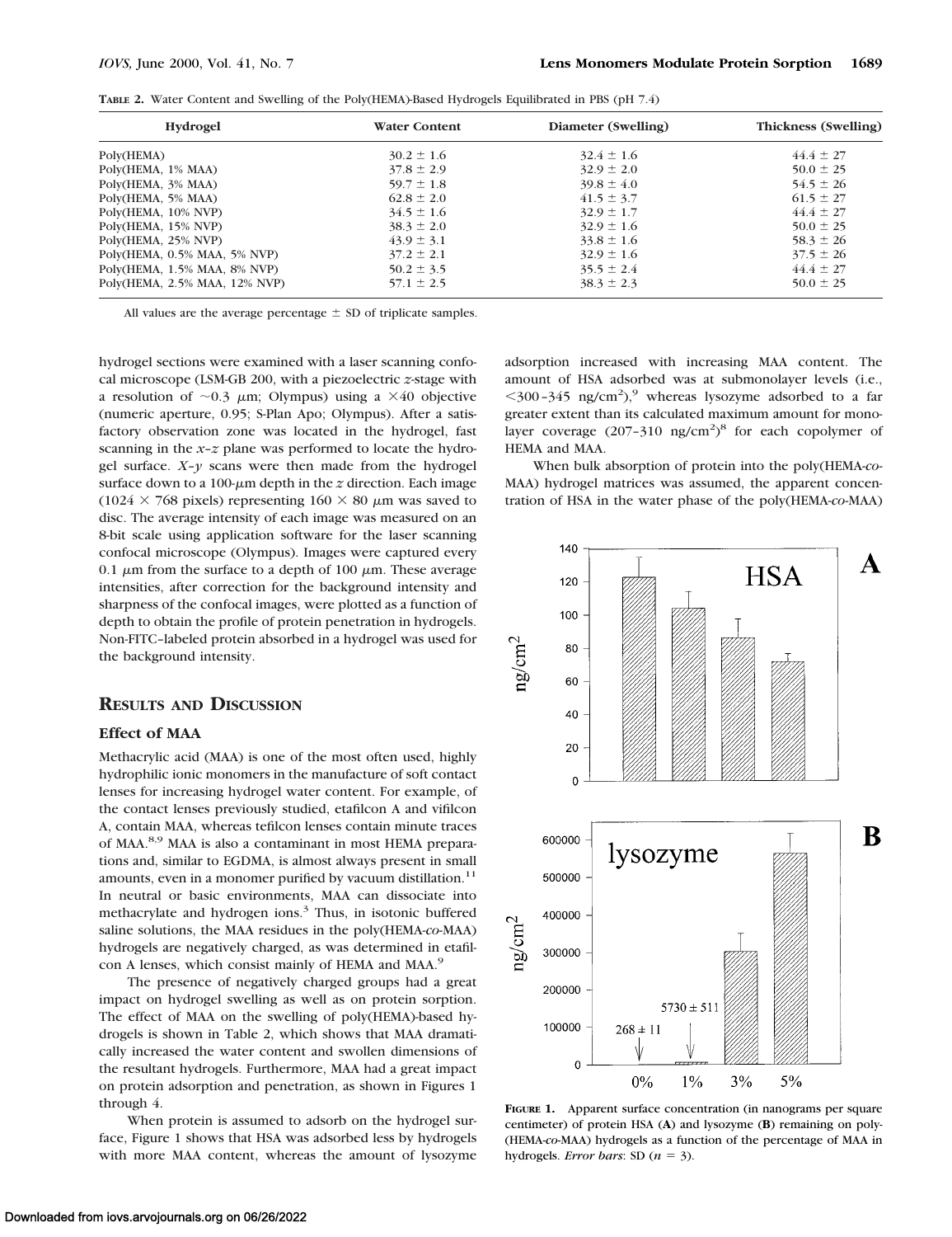

**FIGURE 2.** Apparent concentration (in milligrams per milliliter) of protein HSA (**A**) and lysozyme (**B**) remaining in the water phase of poly(HEMA*-co-*MAA) hydrogels as a function of the percentage of MAA in hydrogels. *Error bars*: SD  $(n = 3)$ .

hydrogels was much smaller than the initial concentration of protein solution (1 mg/ml; Figure 2). However, the apparent concentration of lysozyme in the water phase of the poly- (HEMA*-co-*MAA) hydrogels containing 3% and 5% MAA was much higher than 1 mg/ml. Even with 1% MAA content, this copolymer matrix contained considerable lysozyme, although its apparent concentration in the water phase of the hydrogel was slightly less than 1 mg/ml. These findings indicate that lysozyme has greater affinity for the hydrogel matrix than for the aqueous solution. In fact, penetration of lysozyme into poly(HEMA*-co-*MAA) hydrogels with 3% or 5% MAA present is theoretically possible, because the protein molecular dimensions of lysozyme (30 $\times$  30  $\times$  45 Å<sup>12</sup>) or HSA (equilateral triangle with sides of 80 Å and an average depth of 30  $\AA$ <sup>13</sup>) are less than the effective pore size of poly(HEMA*-co-*MAA) hydrogels (Table 3). This effective pore size was estimated from the water content of the hydrogels based on the two models developed in our previous study, $^{10}$  in which the percentage of MAA was taken into consideration. However, no penetration of HSA into any poly(HEMA*-co-*MAA) hydrogels is predicted from the models. These observations indicate that the concurrent high degree of concentrated lysozyme in the hydrogels with the presence of high amounts of MAA is most likely due to electrostatic association of lysozyme with hydrogels as well as

the increased porosity resulting from increase in charges. Indeed, penetration by lysozyme but not by HSA into poly- (HEMA*-co-*MAA) hydrogel networks was confirmed with the use of laser scanning confocal microscopy as shown in Figures 3 and 4, respectively. The degree of penetration of lysozyme into hydrogels increases with the increase in the MAA content in hydrogels. This again indicates the roles of charge, present both in hydrogels and proteins, in controlling protein penetration as well as in increasing the porosity of the hydrogels for penetration.

These results strongly support our previous observations<sup>8,10</sup> that negatively charged groups in hydrogels as well as the net charge on protein have a great impact on the binding of positively charged lysozyme to hydrogels. The binding of lysozyme is a process of both surface adsorption and matrix penetration. This process is controlled by electrostatic attraction between hydrogels and proteins, as well as by increased porosity for penetration as a result of increasing the number of charged groups in hydrogels. The results also substantiate our previous finding<sup>10</sup> that binding of HSA on negatively charged hydrogels is a surface adsorption process. Electrical charge in hydrogels and on proteins does not play a dominant role in HSA adsorption.

#### **Effect of NVP**

The advantage of the nonionic monomer NVP is enhanced water imbibition. The presence of the polar lactam group in the pyrrolidone moiety increases the hydrophilicity of the polymer. This increase occurs, because the carbonyl group provides two sites for hydrogen bonding of water. As well, an increasing content of NVP improves the stability of the hydrogels.<sup>14</sup> NVP influences protein adsorption to a degree, although the mechanisms are not clear. For example, in a study of the adsorption of fibrinogen and albumin to polytetrafluoroethylene (PTFE) and polyNVP radiation grafted to PTFE (polyNVPg-PTFE),<sup>15</sup> fibrinogen adsorption was observed to be much lower on polyNVP-*g*-PTFE than on PTFE, whereas albumin adsorption to polyNVP-*g*-PTFE was much greater than to PTFE. An enhanced adsorption of mucin to poly(*N*-vinyl pyrrolidone) grafted silicone contact lenses in comparison with silicone contact lenses was also found.16 Furthermore, our previous work clearly shows that vifilcon A lenses that contain NVP adsorb more HSA than contact lenses that do not contain NVP—for example, etafilcon A (HEMA, MAA) and tefilcon  $(HEMA).<sup>8,9</sup>$ 

**TABLE 3.** Effective Pore Size of Poly(HEMA), Poly(HEMA-*co*-MAA) and Poly(HEMA-*co*-NVP) Hydrogel Networks

|                     | <b>Estimated Effective Pore Size</b> |         |  |
|---------------------|--------------------------------------|---------|--|
|                     | Model 1                              | Model 2 |  |
| Poly(HEMA)          | 13.8                                 | 14.4    |  |
| Poly(HEMA, 1% MAA)  | 17.3                                 | 17.4    |  |
| Poly(HEMA, 3% MAA)  | 31.6                                 | 27.6    |  |
| Poly(HEMA, 5% MAA)  | 34.7                                 | 29.3    |  |
| Poly(HEMA, 10% NVP) | 16.3                                 | 16.0    |  |
| Poly(HEMA, 15% NVP) | 18.6                                 | 18.3    |  |
| Poly(HEMA, 25% NVP) | 22.4                                 | 21.4    |  |

Estimated from the theoretical Models 1 and 2 developed previously.10 Data are expressed in Ångstroms.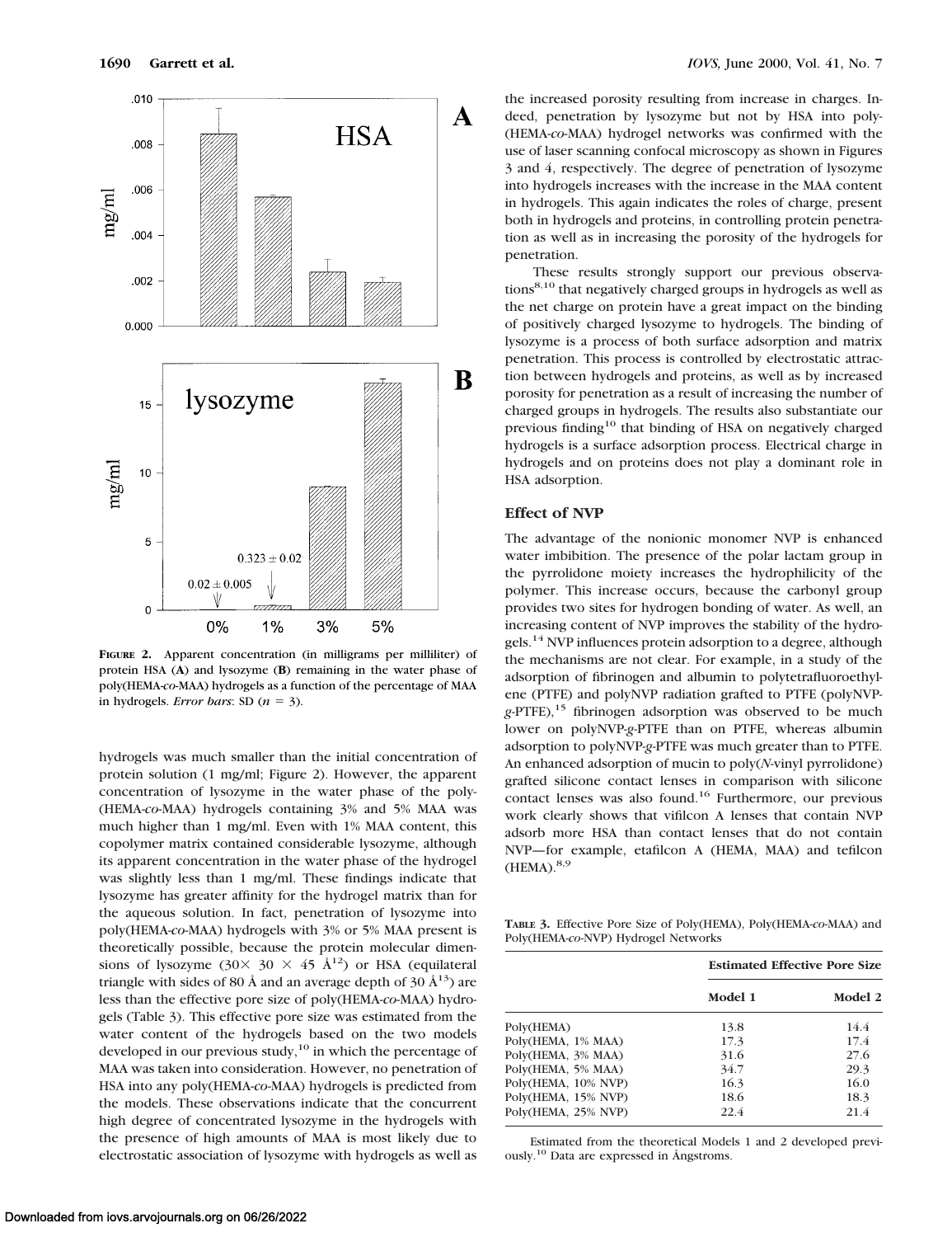

**FIGURE 3.** Profile of FITC-labeled lysozyme penetration into poly(HEMA*co-*MAA) hydrogels containing various percentages of MAA: A, 1%; B, 3%; and C, 5%.

The effect of NVP on protein adsorption onto hydrogels was also observed in this study. Figure 5 shows that for both HSA- and lysozyme-assuming surface adsorption, the amount of protein adsorbed increases with the increase in the NVP content of the hydrogels. However, the influence of NVP seems to have a much smaller effect on HSA (Fig. 5A) than on lysozyme adsorption (Fig. 5B). The amount of HSA adsorbed increases only slightly when the NVP content is increased, whereas, lysozyme adsorption, as a result of increasing the NVP content, increases very rapidly. Figure 5 also shows that HSA adsorption on hydrogels does not achieve a monolayer coverage, whereas

lysozyme adsorption on poly(HEMA*-co-*NVP) hydrogels forms mono- to multilayers when the percentage of NVP increases from 10% to 25%.

It has been suggested in the literature $17-19$  and in our previous work $11$  that protein molecules with strong internal coherence (hard proteins such as lysozyme) favor hydrophobic surfaces, but on hydrophilic surfaces, they adsorb only if they are electrostatically attracted. However, the protein molecules with low internal structural stability (soft proteins such as HSA), adsorb even under the seemingly unfavorable conditions of a hydrophilic, electrostatically repelling surface. The unique



**FIGURE 4.** Profile of FITC-labeled HSA penetration into poly(HEMA*-co-*MAA) hydrogels having various percentages of MAA: A, 1%; B, 3%; and C, 5%.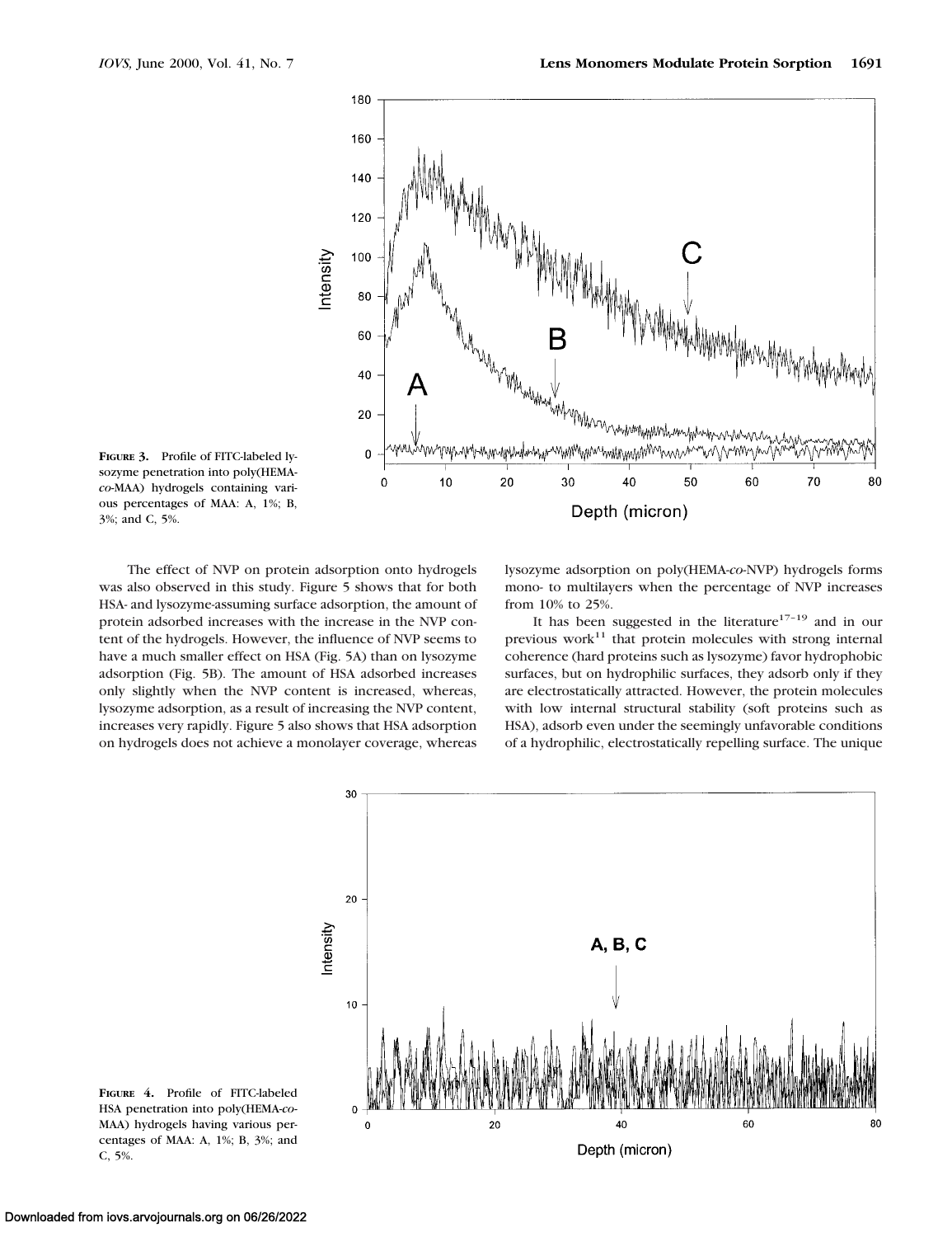



bipolar property of the lactam moiety in the NVP component results in the poly(HEMA*-co-*NVP) hydrogels' being both partially negatively charged at the carbonyl group and partially positively charged at the nitrogen end closest to the relatively hydrophobic chain backbone. Thus, as a result of the electrostatic attraction between the negatively charged carbonyl group and the positively charged lysozyme, the adsorption of lysozyme increases as the NVP content increases. The same mechanism could be applied to the HSA adsorption, but based on the negatively charged HSA in association with the positive nitrogen present in NVP. However, this explanation is based on the assumption that the electrostatic interaction occurs between individual charge groups in NVP and protein molecules.

Alternatively, the increase in HSA or lysozyme adsorption with the increase in NVP content in hydrogels may be due to the attraction of protein to the surface lactam groups of NVP. In fact, a correlation between the presence of lactam groups and adsorption of protein has been reported by several research groups,  $15,16,20$  although the precise binding mechanism for this is unknown.

The plasticizing effect of water influences the polymer segments in the hydrogel and imparts some mobility that may result in fluctuating pore sizes. The theoretical models developed previously<sup>10</sup> have been used to predict pore size from the water content of poly(HEMA*-co-*NVP) hydrogels (Table 3). The estimate of pore size indicates that the porosity is not quite large enough for the hydrogel containing even 25% NVP to allow penetration of lysozyme. However, the results from laser scanning confocal microscopy shown in Figures 6 and 7 indicate some penetration of lysozyme, but not of HSA, into the bulk hydrogel containing 25% NVP, albeit in rather small amounts in comparison with lysozyme penetration into poly- (HEMA*-co-*MAA) hydrogels (Fig. 3). This is also supported in that the lysozyme adsorption level for the hydrogel containing 25% NVP had approximately six to nine times the theoretical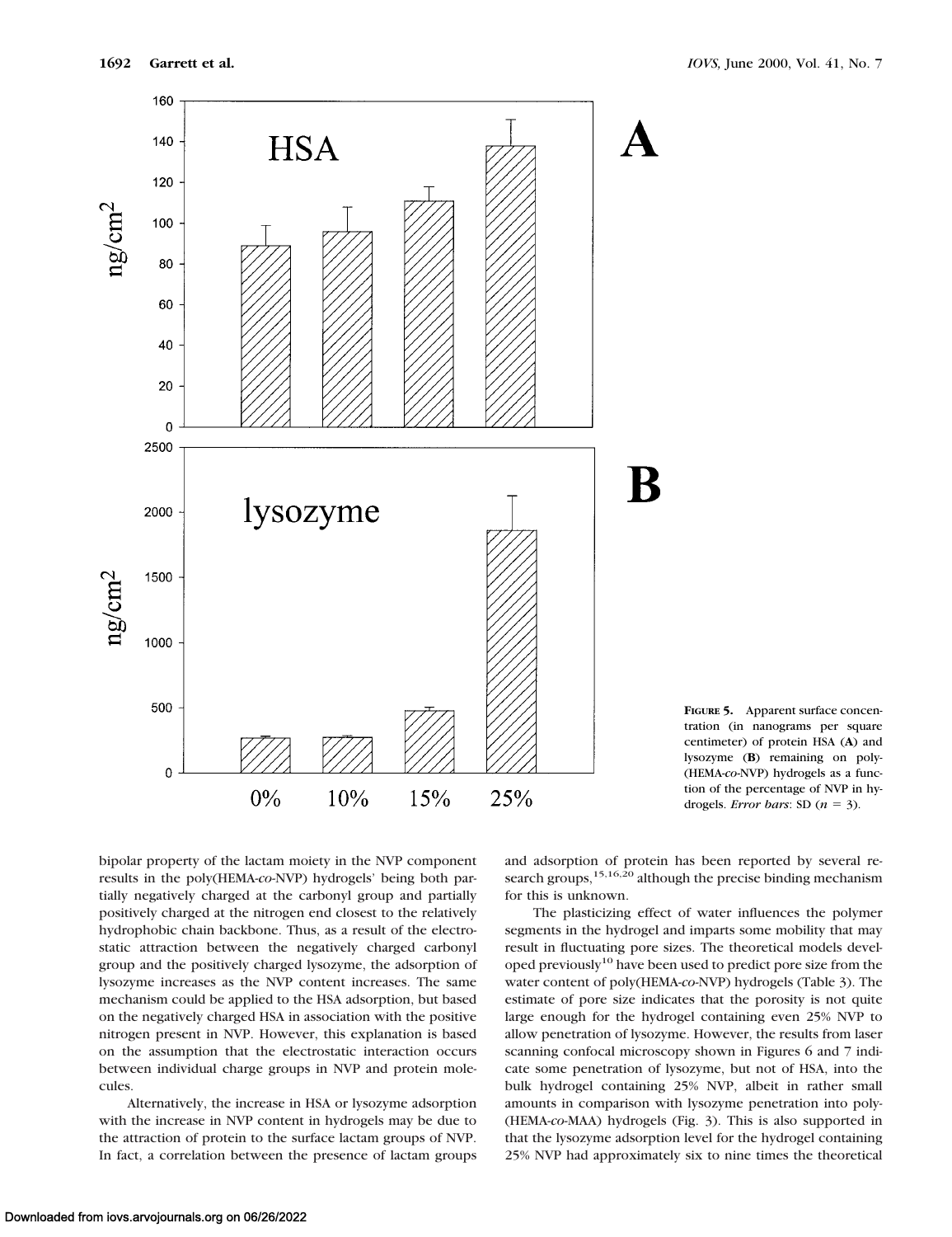

**FIGURE 6.** Profile of FITC-labeled lysozyme penetration into poly(HEMA*co-*NVP) hydrogels having various percentages of NVP: A, 10%; B, 15%; and C, 25%. *Inset*: lysozyme penetration into a poly(HEMA*-co-*NVP) hydrogel with 25% NVP, C.

monolayer coverage (Fig. 5B). That there may be some variation in porosity and that there is a relative closeness of the pore size at 25% NVP content to the lysozyme dimensions may explain this penetration. It should be pointed out that the theoretical models of the hydrogel network assume that the hydrogel is a simple copolymer of HEMA and NVP. In reality, however, the reactivity ratios for HEMA and NVP are very different (relative reactivities of 32.7 and 0.00674 for HEMA and NVP, respectively<sup>21</sup>) and will probably result in long chains of PHEMA and PNVP. This will make prediction of actual porosities from existing theoretical models more difficult.

## **Effect of Water Content or Comonomer Constituents**

As discussed previously there are many factors that may control protein adsorption onto poly(HEMA)-based hydrogels. These factors include the effect of charges in hydrogels introduced by MAA or NVP, in particular MAA; the effect of lactam groups introduced by NVP; and the effect of water content.



**FIGURE 7.** Profile of FITC-labeled HSA penetration into poly(HEMA*-co-*NVP) hydrogels having various percentages of NVP: A, 10%; B, 15%; and C, 25%.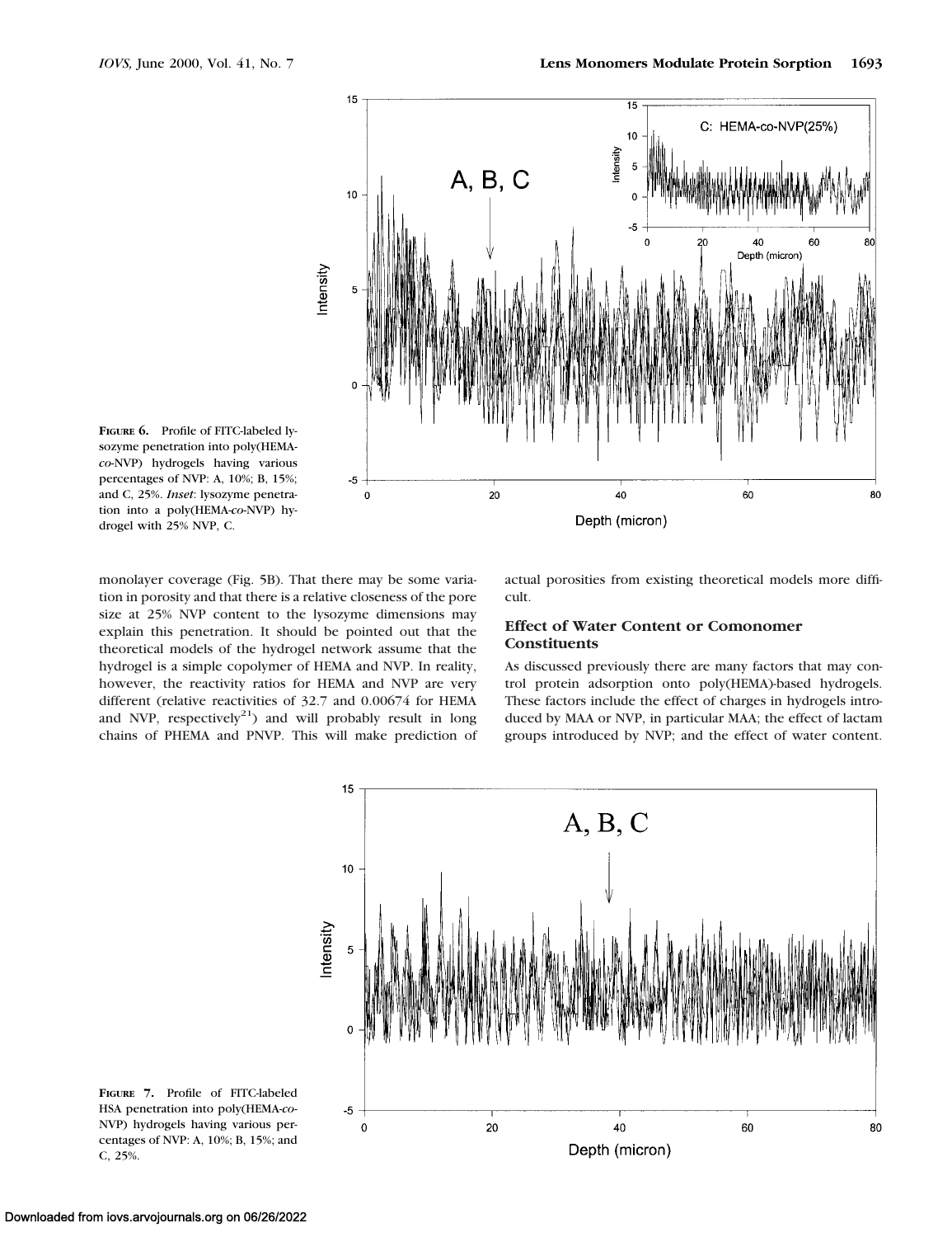

**FIGURE 8.** Apparent surface concentration (in nanograms per square centimeter) of protein (HSA, lysozyme) remaining on poly(HEMA) based hydrogels with various percentage combinations of MAA and NVP: poly(HEMA, 0.5% MAA, 5% NVP), poly(HEMA, 1% MAA, 0% NVP), and poly(HEMA, 0% MAA, 15% NVP) but with a similar water content of 37.2%, 37.8%, and 38.3%, respectively.

However, because the water content is modulated by the charges as well as by the polar lactam groups, previous work was not able to separate the effects of the comonomer constituent and the water content in protein adsorption. Thus, to determine whether the effect of comonomers on protein adsorption is independent of the effect of water content, hydrogels with similar water contents but different comonomers or combinations of comonomers were studied.

A similar water content (37.8%, 38.3%, and 37.2%) had been produced, respectively, by copolymerization of HEMA with either 1% MAA or 15% NVP or terpolymerization of HEMA with 0.5% MAA and 5% NVP (Table 2). If a strong influence of water content on protein adsorption is assumed, then a similar level of protein adsorption to the hydrogels with a similar water content is expected. However, Figure 8 does not show such a phenomenon. Instead, there was a large difference in the amount of lysozyme adsorbed (Fig. 8B) but little variation in that of HSA (Fig. 8A) for these hydrogels. Furthermore, Figure 8B shows, for the adsorption of lysozyme, that the effect of MAA dominated that of NVP, with NVP acting as only a slight moderator. The sole driving force for the adsorption of lysozyme, in this case, may have been electrostatic attractions between MAA and lysozyme. However, neither of the comonomers, MAA or NVP, seemed to have a dominant influence in the adsorption of HSA.

## **CONCLUSIONS**

Variation in the water content of poly(HEMA)-based hydrogels was successfully obtained with the use of controlled amounts of MAA or NVP as comonomers. Inclusion of comonomers in hydrogels increased the water content, as well as having a strong impact on protein adsorption.

An increase in the amount of MAA in the poly(HEMA*-co-*MAA) hydrogels increased lysozyme adsorption and penetration but reduced HSA adsorption. Negatively charged carboxyl groups of the MAA may influence lysozyme sorption by electrostatic attraction and by increasing the possibility for small lysozyme molecules to penetrate into the hydrogels. However, the amount of protein adsorbed, for both HSA and lysozyme, increased with the amount of NVP in the poly(HEMA*-co-*NVP) hydrogels. Two possibilities may help to explain the attraction of proteins to NVP: electrostatic interactions and special interactions of the surface lactam groups of NVP with proteins.

In contrast to the marked effect of MAA on protein sorption—in particular, on lysozyme sorption—NVP had relatively little influence. Furthermore, there was a competitive effect between MAA and NVP on the sorption of protein. When hydrogel contained both MAA and NVP, MAA had the dominant effect on protein sorption—in particular, on lysozyme sorption.

Water content may not be a primary factor in determining protein adsorption. It appears that the monomer constituents, such as MAA or NVP, control the adsorption of certain types of protein (such as lysozyme), with changes in the water content a byproduct of the introduction of these monomers.

#### *References*

- 1. Pedley DG, Skelly PJ, Tighe BJ. Hydrogels in biomedical applications. *Br Polymer J.* 1980;12:99–110.
- 2. Refojo MF. Water imbibition. In: Dabezies OH, editor. *Contact Lenses: The CLAO Guide to Basic Science and Clinical Practice*. Vol 9. New York: Grune and Stratton, 1991:1–4.
- 3. Refojo MF, Dabezies OH. Classification of the types of material used for construction of contact lenses. In: Dabezies OH, editor. *Contact Lenses: The CLAO Guide to Basic Science and Clinical Practice*. Vol. 11. New York: Grune and Stratton, 1991:1–11.13.
- 4. Friends GD, Kunzler JE, Ozark RM. High-strength hydrogels based on N-vinyl pyrrolidone and 4-t-butyl-2-hydroxycyclohexylmetharyate. *J Biomed Mater Res.* 1992;26:59–67.
- 5. Holly FJ. Basic aspects of contact lens biocompatibility. *Colloids Surfaces.* 1984;10:343–350.
- 6. Sack RA, Jones B, Antignani A, Libow R, Harvey H. Specificity and biological activity of the protein deposited on the hydrogel surface: relationship of polymer structure to biofilm formations. *Invest Ophthalmol Vis Sci.* 1987;28:842–849.
- 7. Bohnert JL, Horbett TA, Ratner BD, Royce FH. Adsorption of proteins from artificial tear solutions to contact lens materials. *Invest Ophthalmol Vis Sci.* 1988;29:362–373.
- 8. Garrett Q, Garrett RW, Milthorpe BK. Lysozyme sorption in hydrogel contact lenses. *Invest Ophthalmol Vis Sci.* 1999;40:897–903.
- 9. Garrett Q, Milthorpe BK. Human serum albumin adsorption on hydrogel contact lenses in vitro. *Invest Ophthalmol Vis Sci.* 1996; 37:2594–2602.
- 10. Garrett Q, Chatelier RC, Griesser HJ, Milthorpe BK. Effect of charged groups on the adsorption and penetration of proteins onto and into carboxymethylated poly(HEMA) hydrogels. *Biomaterials.* 1998;19:2175–2186.